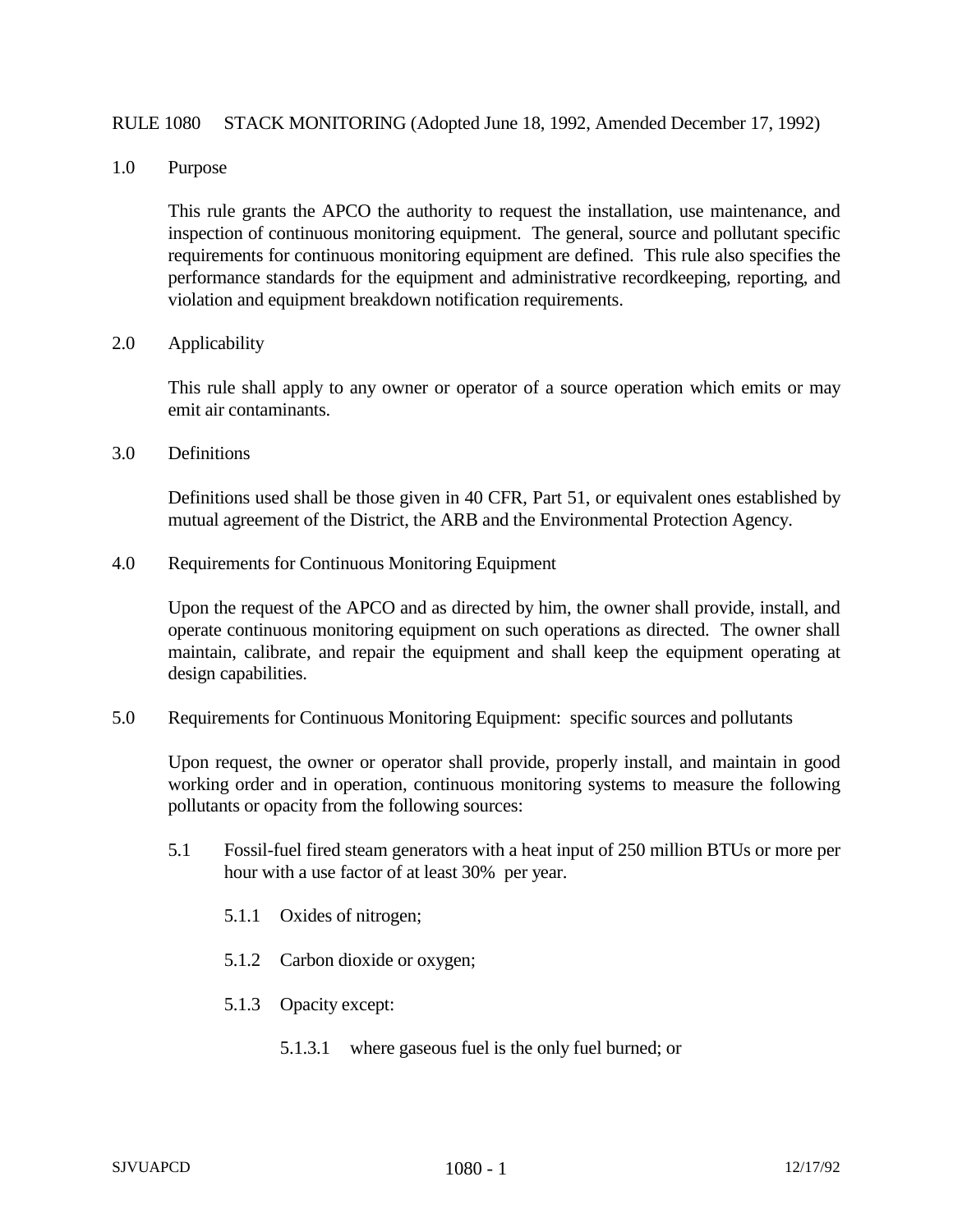- 5.1.3.2 where oil or a mixture of gas and oil is the only fuel burned and the source is able to comply with the applicable particulate matter and opacity regulations without collection equipment, and where the source has not been found since December 31, 1970, through administrative or judicial proceedings, to be in violation of applicable sections of Regulation IV (Prohibitions); and
- 5.1.4  $SO<sub>2</sub>$ , if control equipment is used.
- 5.2 All sulfur recovery plants and sulfuric acid plants:

5.2.1  $SO_2$ .

- 5.3 All new nitric acid plants and all existing nitric acid plants of greater than 300 tons per day production capacity, the production capacity being expressed as 100% acid:
	- 5.3.1 Oxides of nitrogen.
- 5.4 CO boilers or regenerators of fluid catalytic cracking units and CO boilers of fluid cokers if the feed rate is greater than 10,000 barrels per day.
	- 5.4.1  $SO_2$ ; and
	- 5.4.2 Opacity.
- 6.0 Standards of Performance
	- 6.1 Systems shall be installed, calibrated, maintained and operated in accordance with the following sections of 40 CFR:
		- 6.1.1 Fossil-fuel fired steam generators: Section 60.45.
		- 6.1.2 Sulfuric acid plants: Section 60.84.
		- 6.1.3 Nitric acid plants: Section 60.73.
		- 6.1.4 Petroleum refineries: Section 60.105.
	- 6.2 Equivalent standards may be used by mutual agreement of the District, the ARB and the Environmental Protection Agency.
	- 6.3 Calibration gas mixtures shall meet the specifications in 40 CFR, Part 51, Appendix P, Section 3.3, and Part 60, Appendix B, Performance Specification 2, Section 2.1, or shall meet equivalent specifications established by mutual agreement of the District, the ARB and the Environmental Protection Agency.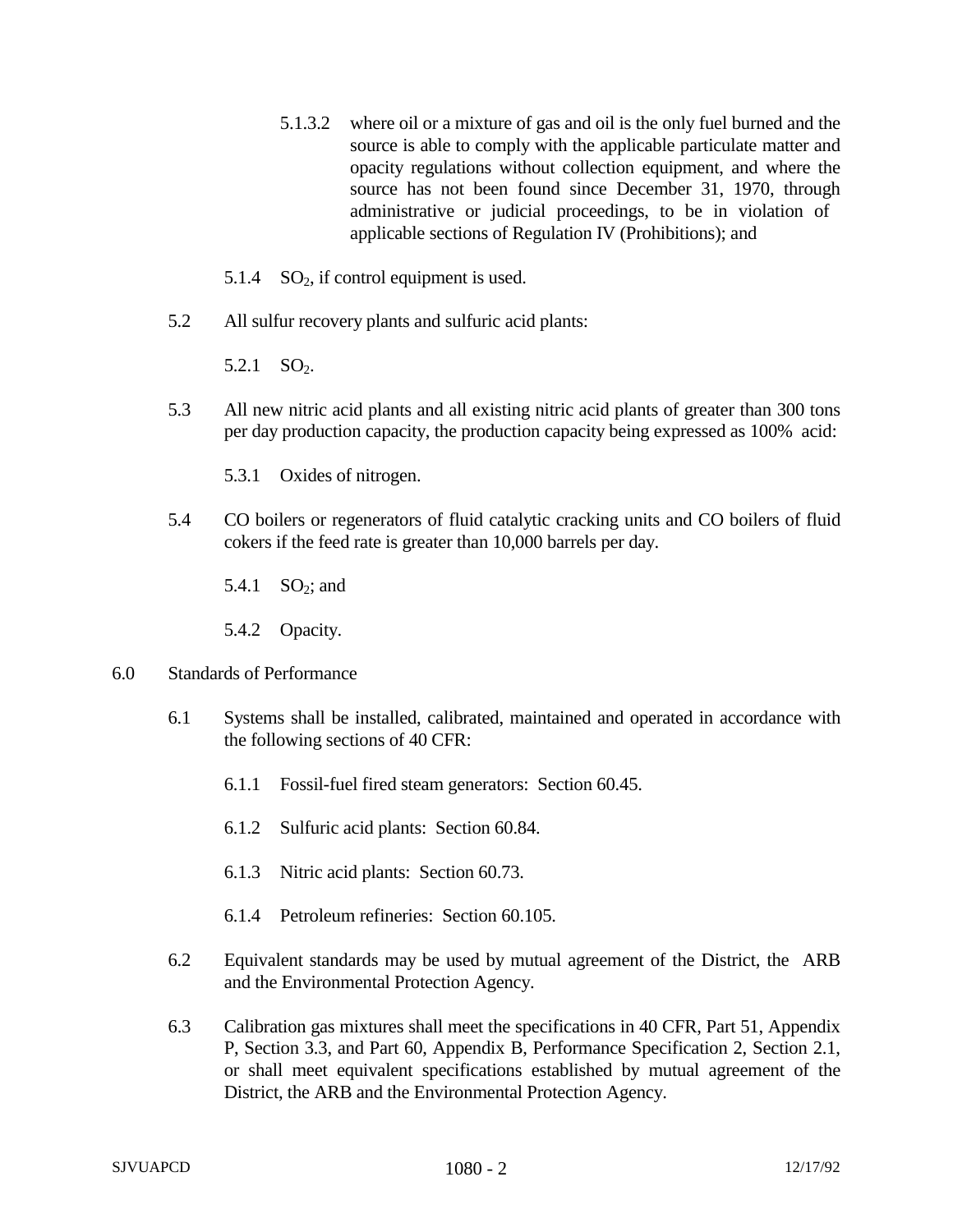- 6.4 Cycling times shall be those specified in 40 CFR, Part 51, Appendix P, Sections 3.4, 3.4.1 and 3.4.2, or shall meet equivalent specifications established by mutual agreement of the District, the ARB and the Environmental Protection Agency.
- 6.5 The continuous  $SO_2$  and  $NO_x$  monitors shall meet the applicable performance specification requirements in 40 CFR, Part 51, Appendix P, and Part 60, Appendix B, or shall meet equivalent specifications established by mutual agreement of the District, the ARB, and the Environmental Protection Agency.
- 6.6 The continuous  $CO_2$  and  $O_2$  monitoring system shall meet the performance specification requirements in 40 CFR, Part 51, Appendix P, and Part 60, Appendix B, or shall meet equivalent specifications established by mutual agreement of the District, the ARB, and the Environmental Protection Agency.
- 6.7 The continuous opacity monitoring system shall meet the performance specification requirements in 40 CFR, Part 51, Appendix P, and Part 60, Appendix B, or shall meet equivalent specifications established by mutual agreement of the District, the ARB, and the Environmental Protection Agency.
- 7.0 Data Reduction and Recordkeeping Requirements
	- 7.1 A person operating or using a stack-monitoring system shall upon written notice from the APCO, provide a summary of the data obtained from such systems. This summary of data shall be in the form and the manner prescribed by the APCO.
	- 7.2 Data shall be reduced according to the procedure established in 40 CFR, Part 51, Appendix P, paragraphs 5.0 through 5.3.3, or by other methods deemed equivalent by mutual agreement of the District, the ARB and the Environmental Protection Agency.
	- 7.3 Records from the monitoring equipment shall be kept by the owner for a period of two (2) years. The records shall be in permanent form, shall be suitable for inspection and shall be made available to the ARB and the District upon request. The records shall at a minimum include:
		- 7.3.1 The occurrence and duration of any start-up, shutdown or malfunction in the operation of any affected facility;
		- 7.3.2 Performance testing, evaluations, calibrations, checks, adjustments and maintenance of any continuous emission monitors that have been installed pursuant to this rule; and
		- 7.3.3 Emission measurements.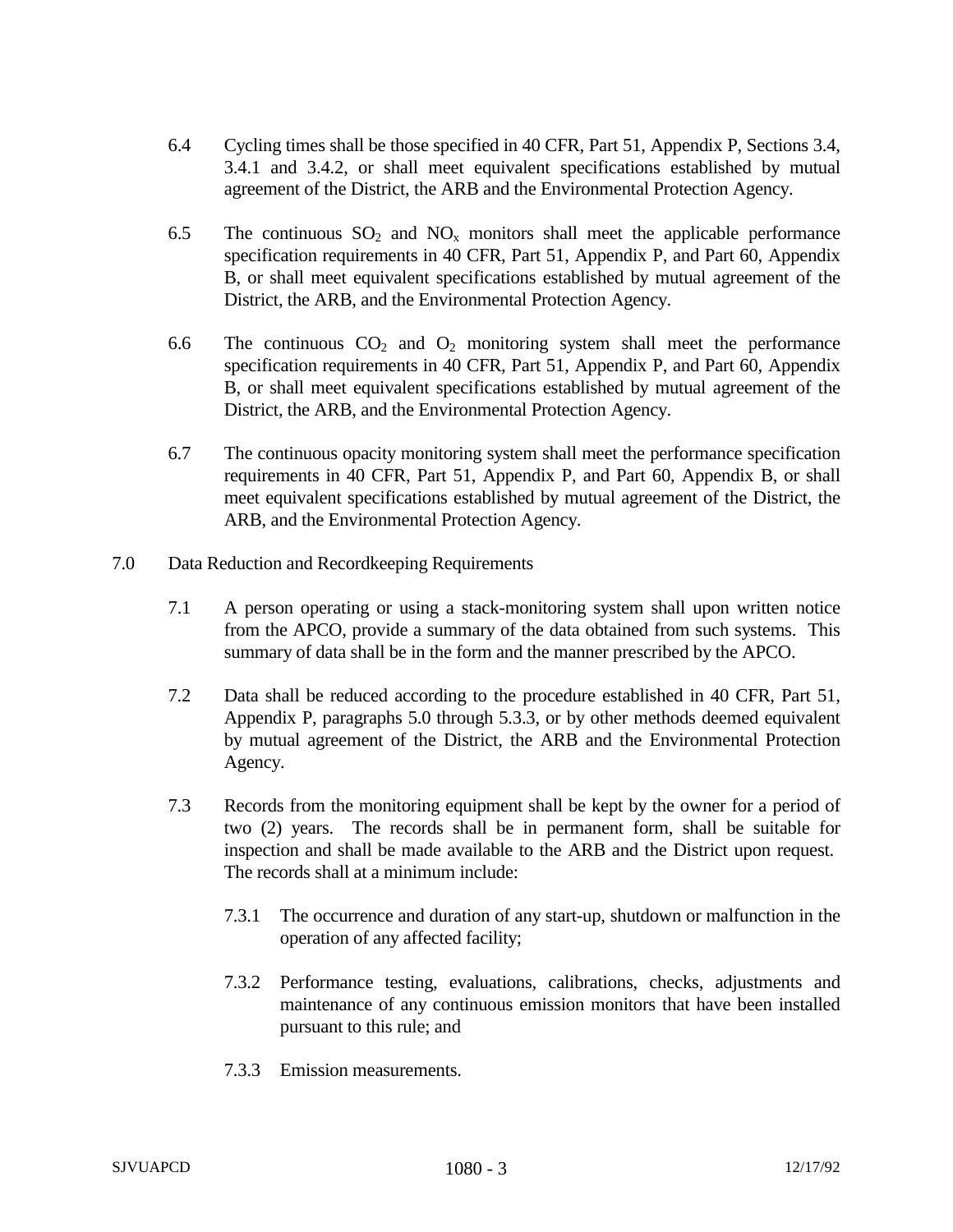## 8.0 Quarterly Report

Owners or operators subject to Section 4.0 shall submit a written report for each calendar quarter to the APCO. The report is due by the 30th day following the end of the calendar quarter and shall include:

- 8.1 Time intervals, data and magnitude of excess emissions, nature and cause of the excess (if known), corrective actions taken and preventive measures adopted.
- 8.2 Averaging period used for data reporting corresponding to averaging period specified in the emission test period used to determine compliance with an emission standard for the pollutant/source category in question.
- 8.3 Time and date of each period during which the continuous monitoring system was inoperative except for zero and span checks and the nature of system repairs and adjustments.
- 8.4 A negative declaration when no excess emissions occurred.
- 8.5 Reports on opacity monitors giving the number of three (3) minute periods during which the average opacity exceeded the standard for each hour of operation. The averages may be obtained by integration over the averaging period or by arithmetically averaging a minimum of four (4) equally spaced instantaneous opacity measurements per minute. Any time period exempted shall be considered before determining the excess averages of opacity.
- 9.0 Violations

A violation of emission standards of these rules, as shown by the stack-monitoring system, shall be reported by such person to the Air Pollution Control Officer within 96 hours.

10.0 Breakdown of Monitoring Equipment

In the event of a breakdown of monitoring equipment, the owner shall notify the APCO as soon as reasonably possible, but no later than eight (8) hours after its detection, unless the owner or operator demonstrates to the APCO's satisfaction that a longer reporting period was necessary, and shall initiate repairs. The owner shall inform the APCO of the intent to shut down any monitoring equipment at least 24 hours prior to the event.

11.0 Inspections

The APCO or an authorized representative shall inspect, as he determines to be necessary, the monitoring devices required by this rule to ensure that such devices are functioning properly.